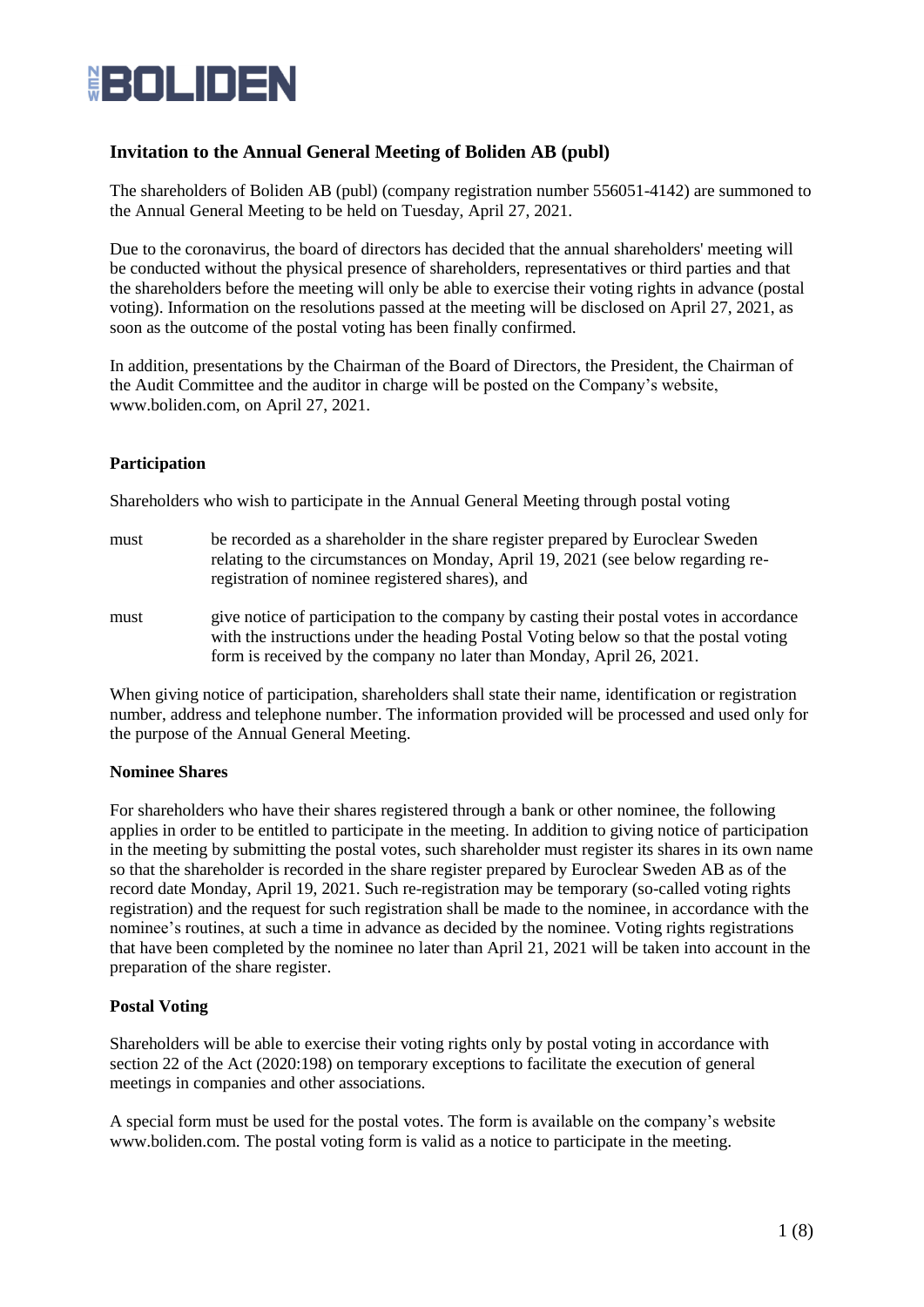Completed forms must be received by Boliden no later than Monday, April 26, 2021. The postal voting form can be sent by e-mail to GeneralMeetingService@euroclear.com or by mail to Boliden AB, "AGM", c/o Euroclear Sweden AB, P.O. Box 191, SE-101 23 Stockholm. Shareholders who are natural persons may also cast their votes electronically through verification with BankID via the Euroclear Sweden AB's website https://anmalan.vpc.se/euroclearproxy. Such electronic votes must be submitted no later than April 26, 2021. If the shareholder submits its postal vote by proxy, a power of attorney for the proxy must be attached to the postal voting form according to below. If the shareholder is a legal person, a copy of a certificate of registration or a corresponding document must be attached to the postal voting form. The shareholders may not provide special instructions or conditions to the postal vote. If so, the entire postal vote is invalid. Further instructions and conditions can be found in the postal voting form.

In order to receive the form for postal voting by mail, please contact Euroclear Sweden at telephone +46 832 94 29 weekdays between 09.00 a.m. and 4:00 p.m..

### **Proxy**

Shareholders that submit their postal vote by proxy must issue a power of attorney. A form for power of attorney is available on the company's website www.boliden.com. A power of attorney is valid for one year from its issue date or such longer time period as set out in the power of attorney, however not longer than a maximum of five years. A power of attorney issued by a legal person must be accompanied by a certified copy of the legal person's certificate of registration. The certificate of registration shall evidence the circumstances on the date of the Annual General Meeting and should not be older than one year at the time of the Annual General Meeting.

### **Proposed Agenda**

- 1. Election of the Chairman of the Meeting
- 2. Election of two persons to verify the minutes together with the Chairman
- 3. Preparation and approval of the voting register
- 4. Approval of the agenda
- 5. Determination whether the Meeting has been duly convened
- 6. Presentation of the annual report and auditor's report as well as the consolidated financial statements and auditor's report for the Group (including the auditor's statement regarding the guidelines for remuneration to the Group Management in effect since the previous Annual General Meeting)
- 7. Resolutions on adoption of the income statement and balance sheet as well as the consolidated income statement and consolidated balance sheet
- 8. Resolution on appropriation of the company's profit in accordance with the adopted balance sheet and determination of the record date for the right to receive dividend
- 9. Resolution on discharge from liability of the members of the Board of Directors and the President
- 10. Resolution on the number of Board members and auditors to be appointed by the Annual General Meeting
- 11. Resolution on fees for the Board of Directors
- 12. Election of the Members and Chairman of the Board of Directors
	- a. Helene Biström (re-election)
	- b. Michael G:son Löw (re-election)
	- c. Per Lindberg (new election)
	- d. Perttu Louhiluoto (re-election)
	- e. Elisabeth Nilsson (re-election)
	- f. Pia Rudengren (re-election)
	- g. Karl-Henrik Sundström (new election)
	- h. Anders Ullberg (re-election), and
	- i. Anders Ullberg as Chairman of the Board of Directors (re-election)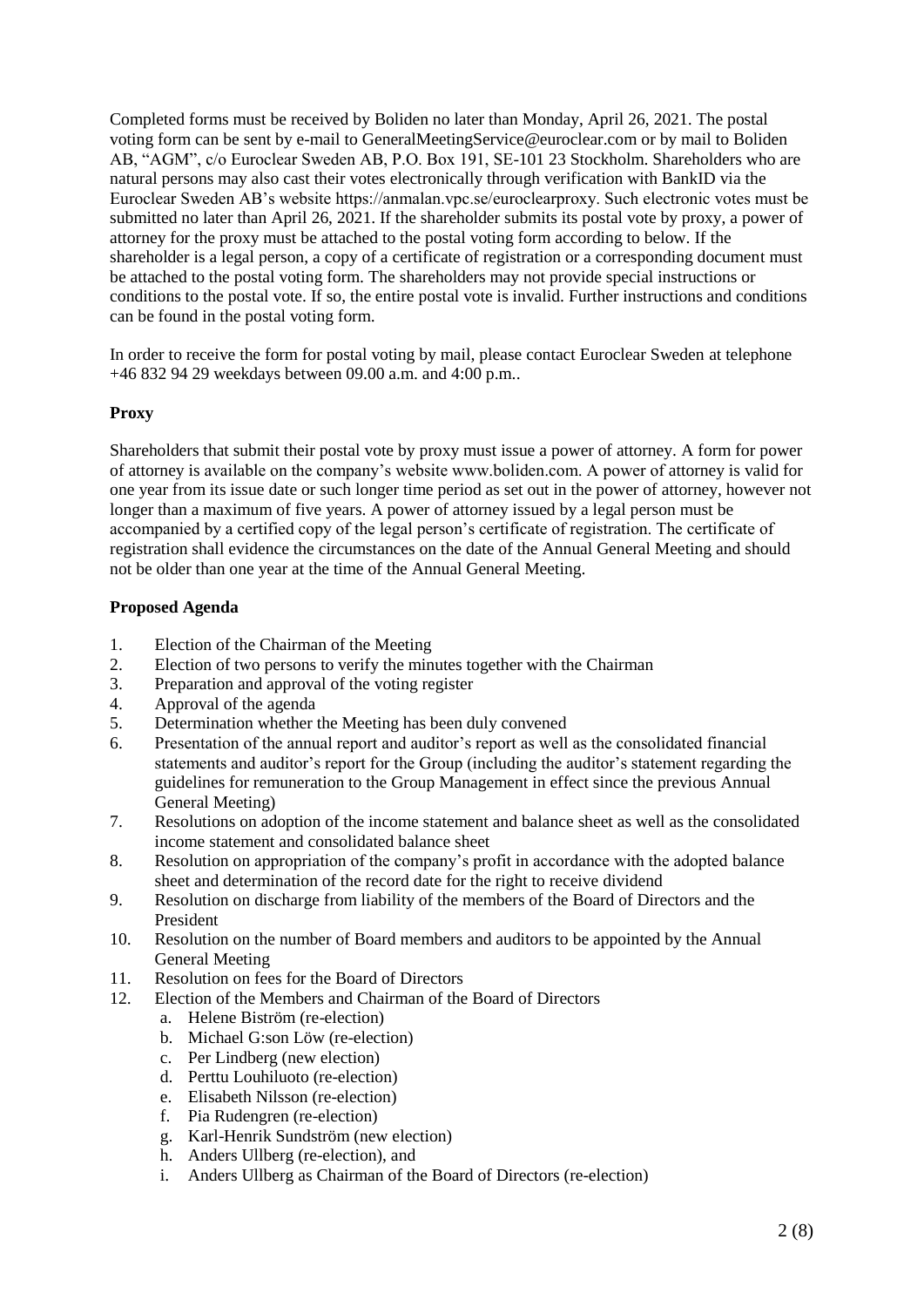- 13. Resolution on fees for the auditor
- 14. Election of auditor
- 15. Resolution on approval of remuneration report
- 16. Election of members of the Nomination Committee
- 17. Resolution on amendments to the Articles of Association
- 18. Resolution regarding automatic share redemption procedure including
	- a. share split 2:1
	- b. reduction of the share capital through redemption of shares
	- c. increase of the share capital through a bonus issue

### **Nomination Committee**

The Nomination Committee of Boliden has consisted of Lilian Fossum Biner (Handelsbanken fonder), Chairman, Jan Andersson (Swedbank Robur fonder), Lars-Erik Forsgårdh, Ola Peter Gjessing (Norges Bank Investment Management), Anders Oscarsson (AMF) and Anders Ullberg (Chairman of the Board of Directors).

### **Election of Chairman (item 1)**

The Nomination Committee proposes that Anders Ullberg, or in the event he is prevented from participating, the person instead appointed by the Board of Directors, be elected Chairman of the meeting.

### **Election of two persons to verify the minutes together with the Chairman (item 2)**

The Board of Directors proposes that Jan Andersson, Swedbank Robur fonder, and Anders Oscarsson, AMF, or if one or both of them are prevented from participating, the person(s) appointed by the Board of Directors, be elected to verify the minutes. The assignment to verify the minutes also includes checking the voting register and that the received postal votes are correctly reflected in the minutes of the meeting.

### **Preparation and approval of the voting register (item 3)**

The voting register proposed to be approved is the voting register prepared by Euroclear Sweden AB on behalf of the company, based on the shareholders' meeting share register and received postal votes, controlled and approved by the persons assigned to verify the minutes.

### **Resolution on the appropriation of the profit according to the adopted balance sheet and determination of the record date for the dividend (item 8)**

The Board of Directors proposes a dividend to the shareholders of SEK 8.25 (7) per share and that Thursday, April 29, 2021 shall be the record date for the right to receive dividends. Provided the Annual General Meeting resolves in accordance with this proposal, the dividend is expected to be distributed through Euroclear Sweden AB on Tuesday, May 4, 2021. Further distribution of funds to the shareholders of SEK 6 per share through an automatic redemption procedure is proposed in accordance with Item 18 below.

### **Resolution on the number of Board members and auditors appointed by the Annual General Meeting (item 10)**

The Nomination Committee proposes the appointment of eight Board Members and one registered accounting firm as auditor.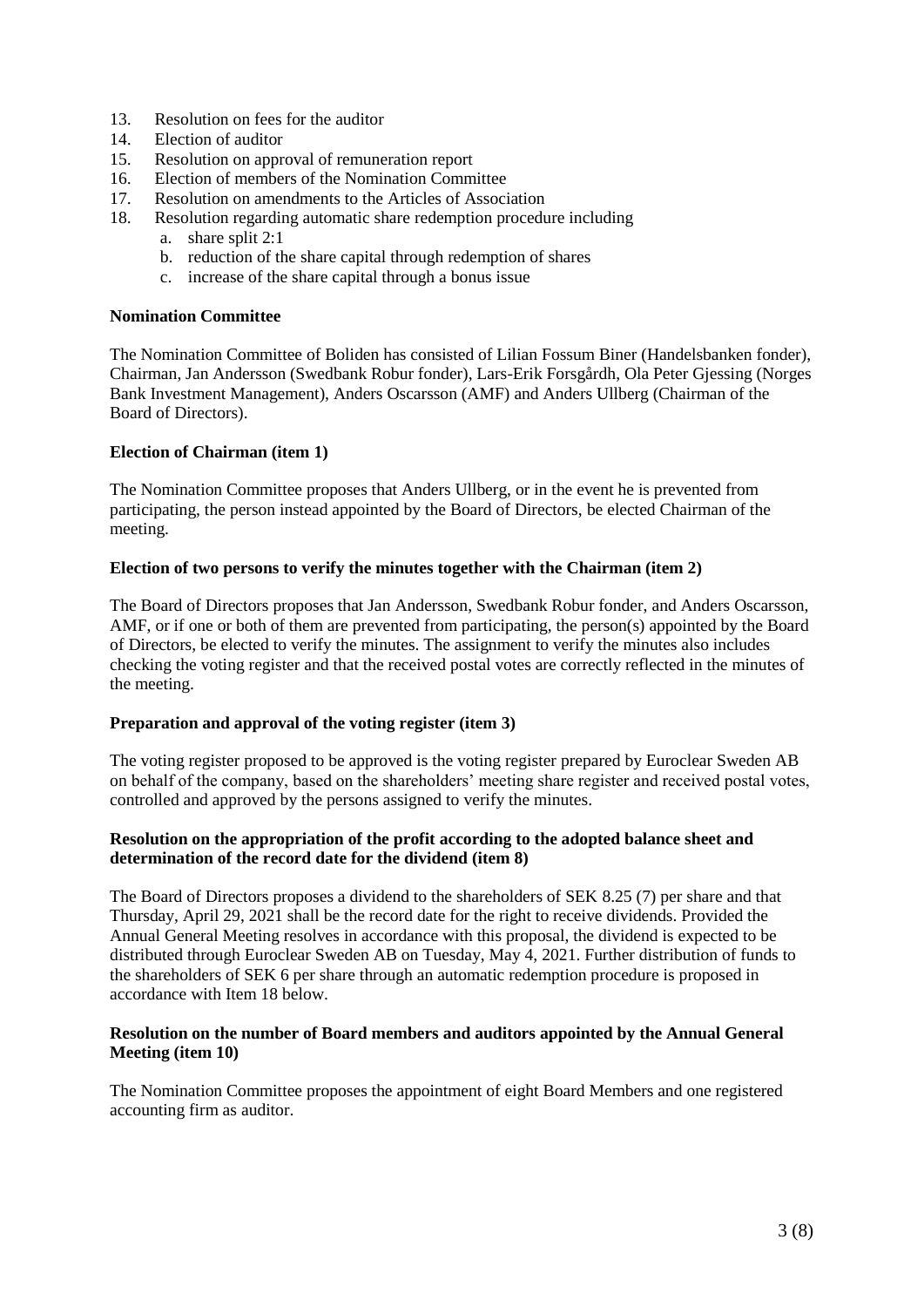### **Resolution on fees for the Board of Directors (item 11)**

The Nomination Committee proposes that the Chairman of the Board shall be remunerated with a fee of SEK 1,830,000 (1,750,000) and that each of the other Directors not employed by the company shall be remunerated with a fee of SEK 610,000 (580,000).The Nomination Committee has been informed that the Board intends to elect a deputy Chairman. The remuneration for such deputy Chairman is proposed to be SEK 915,000. Furthermore, it is proposed that the Chairman of the Audit Committee shall be remunerated with a fee of SEK 250,000 (225,000), that each of the Audit Committee members shall be remunerated with a fee of SEK 150,000 (125,000), and that both the Chairman and the other member of the Remuneration Committee shall continue to be remunerated with SEK (50,000) each.

### **Election of the Members and Chairman of the Board of Directors (item 12)**

The Nomination Committee proposes re-election of Helene Biström, Michael G:son Löw, Perttu Louhiluoto, Elisabeth Nilsson, Pia Rudengren and Anders Ullberg, and new election of Per Lindberg and Karl-Henrik Sundström. Per Lindberg has previously been the CEO of Billerud Korsnäs and of Epiroc. Karl-Henrik Sundström has previously been the CFO of Ericsson and the CEO of Stora Enso. Tom Erixon has declined re-election. The Nomination Committee also proposes re-election of Anders Ullberg as Chairman of the Board of Directors.

### **Resolution on fees for the auditor (item 13)**

The Nomination Committee proposes that the auditor's fees shall be paid in accordance with approved invoices.

### **Election of auditor (item 14)**

The Nomination Committee proposes, in accordance with the recommendation by the Audit Committee, election of the accounting firm Deloitte AB as auditor for the period until the end of the next Annual General Meeting.

### **Resolution on approval of remuneration report (item 15)**

The Board of Directors proposes that the Annual General Meeting approves the Board of Directors' report regarding remuneration prepared in accordance with Chapter 8, Section 53 a) of the Swedish Companies Act.

### **Election of members of the Nomination Committee (item 16)**

The Nomination Committee proposes that Jan Andersson (Swedbank Robur fonder), Lars-Erik Forsgårdh, Ola Peter Gjessing (Norges Bank Investment Management), Lilian Fossum Biner (Handelsbanken fonder) and Anders Ullberg (Chairman of the Board of Directors) are appointed as Nomination Committee members.

### **Resolution on amendments to the Articles of Association (item 17)**

In order to be able to use the alternatives provided by the Swedish Companies Act to decide on postal voting before any future shareholders' meetings, the Board of Directors proposes that a new sixth paragraph, with the wording set out below, is included in § 9 of the Article of Association. Further, the Board of Directors proposes minor amendments to § 1, § 9 third paragraph and § 9 fifth paragraph (the proposed changes are marked in italic below), in order to adapt the Articles of Association to implemented legislative changes and to enable the General Meeting to be held also in the municipality of Landskrona. The Board of Directors further proposes that the President shall be authorised to make any minor adjustments to the resolutions below that may be necessary in connection with the registration of the Articles of Association with the Swedish Companies Registration Office (Sw. *Bolagsverket*).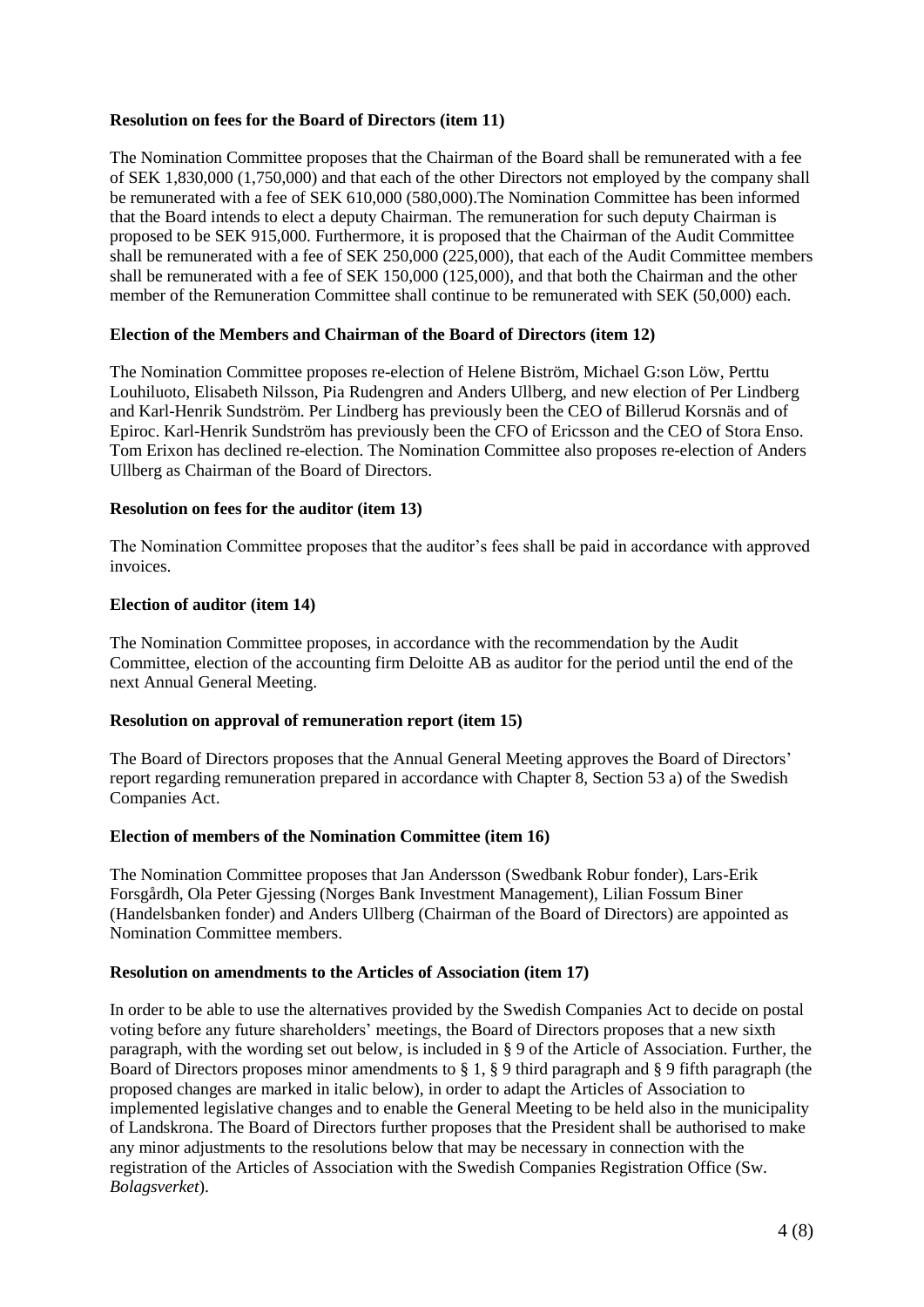# § 1

### *Current wording*

The name of the company shall be Boliden AB. The company is a public limited company (plc).

### *Suggested wording*

The *business* name of the company shall be Boliden AB. The company is a public limited company (plc).

### § 9 third paragraph

### *Current wording*

Shareholders who wish to participate in the General Meeting shall *both be included in the print-out or other presentation of the complete share register reflecting the circumstances five weekdays prior to the General Meeting and shall* give notice of their attendance to the company at the latest on the date specified in the notice convening the General Meeting. The latter day shall not be a Sunday, other public holiday, Saturday, Midsummer Eve, Christmas Eve or New Year's Eve and shall not be more than five week-days before the General Meeting.

### *Suggested wording*

Shareholders who wish to participate in the General Meeting shall give notice of their attendance to the company at the latest on the date specified in the notice convening the General Meeting. The latter day shall not be a Sunday, other public holiday, Saturday, Midsummer Eve, Christmas Eve or New Year's Eve and shall not be more than five weekdays before the General Meeting.

### § 9 fifth paragraph

### *Current wording*

General Meeting may also be held in the municipalities of Gällivare, Hedemora and Skellefteå.

### *Suggested wording*

General Meeting may also be held in the municipalities of Gällivare, Hedemora, *Landskrona* and Skellefteå.

### § 9 sixth paragraph (new)

*The Board of Directors may, before a General Meeting, resolve that the shareholders shall be able to exercise their voting rights in advance (postal voting) pursuant to the procedure stated in Chapter 7, Section 4 a of the Swedish Companies Act (2005:551).*

The meeting's resolution on this item 17 is valid only if shareholders representing at least two-thirds of the votes cast and of the shares represented at the Annual General Meeting approve the resolution.

### **Resolution regarding automatic share redemption procedure including a) share split 2:1, b) reduction of the share capital through redemption of shares and c) increase of the share capital through a bonus issue (item 18)**

### Background

Boliden has generated substantial cash flows and the financial position is strong. The Board proposes that the Annual General Meeting resolves on an automatic share redemption, which will not jeopardise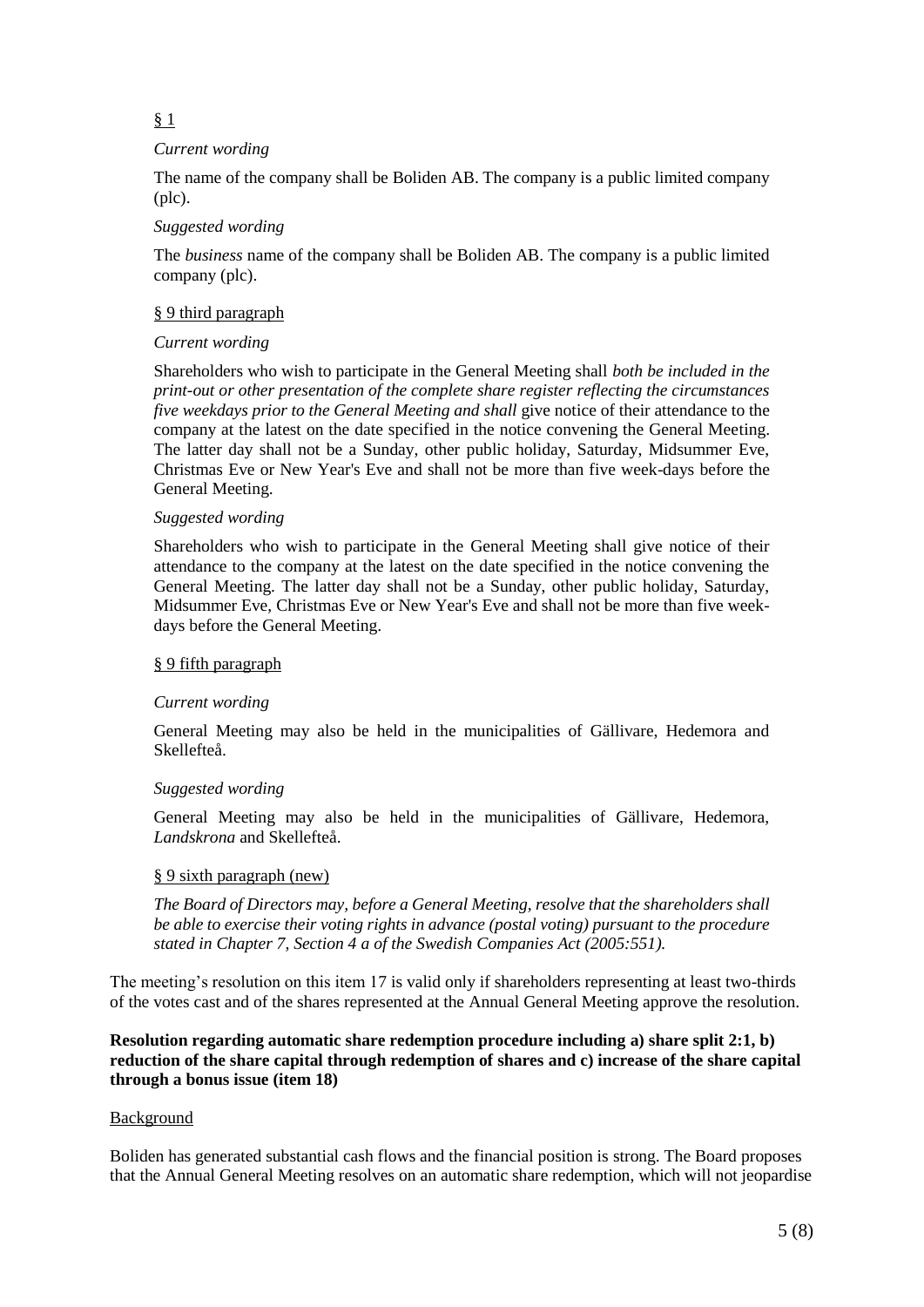the ability to handle any deterioration in market terms nor the ability to finance additional growth. Through this, each existing share is split into two shares (share split 2:1), whereof one of those shares will automatically be redeemed at SEK 6. In addition to the proposed dividend of approximately SEK 2,256 million, approximately SEK 1,641 million will be distributed to the shareholders through this procedure. The dividend and the redemption amount to a total of approximately SEK 3,898 million, or SEK 14.25 per share. To achieve a quick and efficient redemption procedure the Board further proposes that the company's share capital is restored to its current amount by means of a bonus issue. In view of hereof, the Board proposes that the meeting resolves in accordance with the following proposal.

### 18 a) share split 2:1

The Board proposes that the Annual General Meeting resolves on a share split 2:1, meaning that each existing share is divided into two shares, of which one is to be referred to as redemption share in the Euroclear system and be redeemed in the manner described under item b) below. The suggested record date at Euroclear for the share split is May 7, 2021. The last trading day for the company's shares including the right to receive redemption shares will therefore be May 5, 2021 and the first trading day for the company's shares excluding the right to receive redemption shares will be May 6, 2021. After the share split, the number of shares in the company will increase from 273,511,169 to 547,022,338, each share with a quota value of approximately SEK 1.06.

### 18 b) reduction of the share capital through redemption of shares

The Board proposes that the Annual General Meeting resolves that the company's share capital shall be reduced by SEK 289,457,169 (the reduction amount) for repayment to the shareholders. The reduction of the share capital will be made by means of redemption of 273,511,169 shares.

The shares to be redeemed shall be those shares that, after the share split in accordance with item a) above, are referred to as redemption shares in the Euroclear system, whereby the record date for the right to receive redemption shares according to item a) above is May 7, 2021. Trading in the redemption shares is estimated to take place as from May 10, 2021 up to May 31, 2021.

For each redeemed share a redemption amount of SEK 6 will be paid, of which approximately SEK 4.94 exceeds the quota value of the share. The total redemption amount is estimated to SEK 1,641,067,014. In addition to the reduction amount of SEK 289,457,169, an estimated amount of SEK 1,351,609,845 will be distributed, by use of the company's non-restricted equity. The record date for the right to receive the redemption amount is proposed to be June 2, 2021. Payment of the redemption amount is estimated to be made by Euroclear on June 7, 2021.

Following the reduction, the company's share capital will amount to SEK 289,457,169, allocated on in total 273,511,169 shares, each share with a quota value of approximately SEK 1.06. Apart from the reduction of the share capital, the company's restricted equity will not be affected.

### *Pursuant to Chapter 20, Section 13, fourth paragraph of the Swedish Companies Act, the Board hereby states the following.*

It follows from the proposal on reduction of share capital that the Board proposes that the company's share capital shall be reduced by SEK 289,457,169 through redemption of 273,511,169 shares, for repayment to the shareholders.

To achieve a quick and efficient redemption procedure without the requirement of obtaining the Swedish Companies Registration Office's or a general court's permission, the Board has also proposed that the Annual General Meeting resolves on restoring the company's share capital to its current amount by increasing the share capital with SEK 289,457,169 by way of a bonus issue without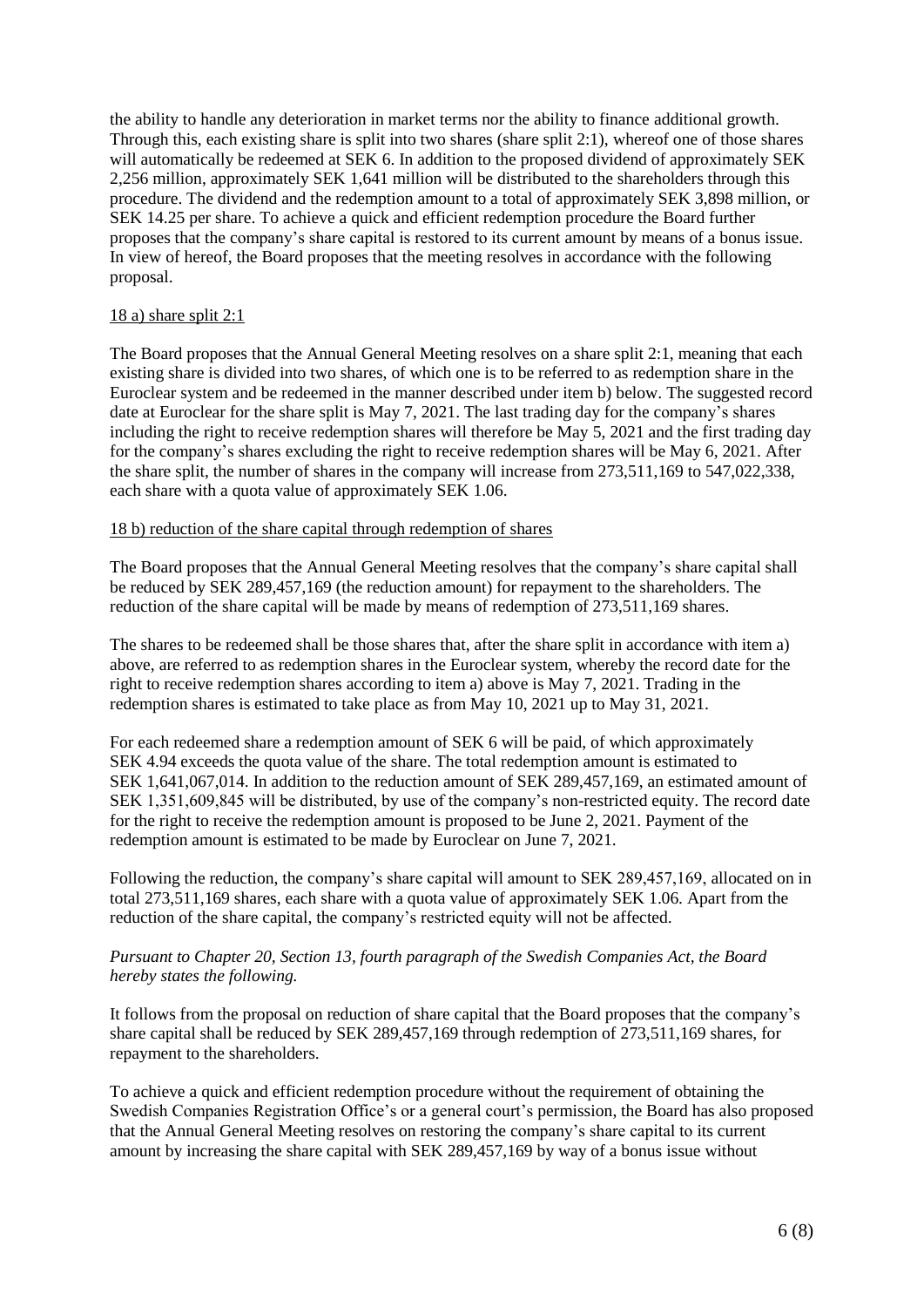issuance of new shares. The amount is to be transferred from the company's non-restricted equity to the company's share capital, in accordance with item c) below.

Through the reduction of the share capital for repayment to the shareholders, the company's share capital is reduced by SEK 289,457,169 and through the bonus issue the company's share capital is increased by the same amount. The company's restricted equity and share capital will therefore remain unchanged after the implementation of the bonus issue

#### 18 c) increase of the share capital through a bonus issue

Further, to achieve a quick and efficient redemption procedure without the requirement of obtaining the Swedish Companies Registration Office's or a general court's permission, the Board proposes that the Annual General Meeting resolves on a bonus issue to increase the company's share capital by SEK 289,457,169, to SEK 578,914,338, through a transfer of SEK 289,457,169 from the company's nonrestricted equity. No new shares are to be issued in connection with the bonus issue.

The number of shares in the company will, after implementation of the increase of the share capital, be 273,511,169, each share with a quota value of approximately SEK 2.12.

-------------------

The resolutions by the Annual General Meeting in accordance with items  $a$ ) – c) above are conditional upon each other and shall therefore be adopted as one resolution. In order for the resolution by the annual general meeting to be valid, the resolution must be approved by shareholders representing at least two thirds of the votes cast as well as the shares represented at the Annual General Meeting.

Finally, the Board proposes that the annual general meeting authorises the company's President to make the minor adjustments to the resolutions in this item 18 that may be required in connection with the registration of the resolutions with the Swedish Companies Registration Office or Euroclear.

The Board's statement pursuant to Chapter 20, Section 8 of the Swedish Companies Act as well as the Auditor's statements pursuant to Chapter 20, Section 8 and Section 14 of the Swedish Companies Act are provided separately.

A separate information brochure regarding the proposed automatic share redemption procedure in accordance with this item will be provided before the Annual General Meeting.

### **Shares and Votes**

The company's share capital amounts to SEK 578,914,338 distributed among 273,511,169 shares and votes. The company holds no own shares.

### **Further Information**

Information regarding all the proposed Board Members of Boliden AB and the Nomination Committee's motivated statement are available on the company's website at www.boliden.com.

The complete proposals to the Annual General Meeting are presented above. The annual report and the auditor's report, the auditor's statement on compliance with the guidelines for remuneration, etc. for the Group Management, the auditor's statements in accordance with chapter 20 section 8 and chapter 20 section 14 of the Swedish Companies Act, the Board's motivated statement in accordance with chapter 18, section 4 and chapter 20 section 8 of the Swedish Companies Act, and the Board's remuneration report, are presented by being available on www.boliden.com and at the company's head office, Klarabergsviadukten 90 in Stockholm, Sweden, as of Tuesday, April 6, 2021. The documents may also be ordered from the company. The shareholders' register for the meeting will be available at the company's head office.